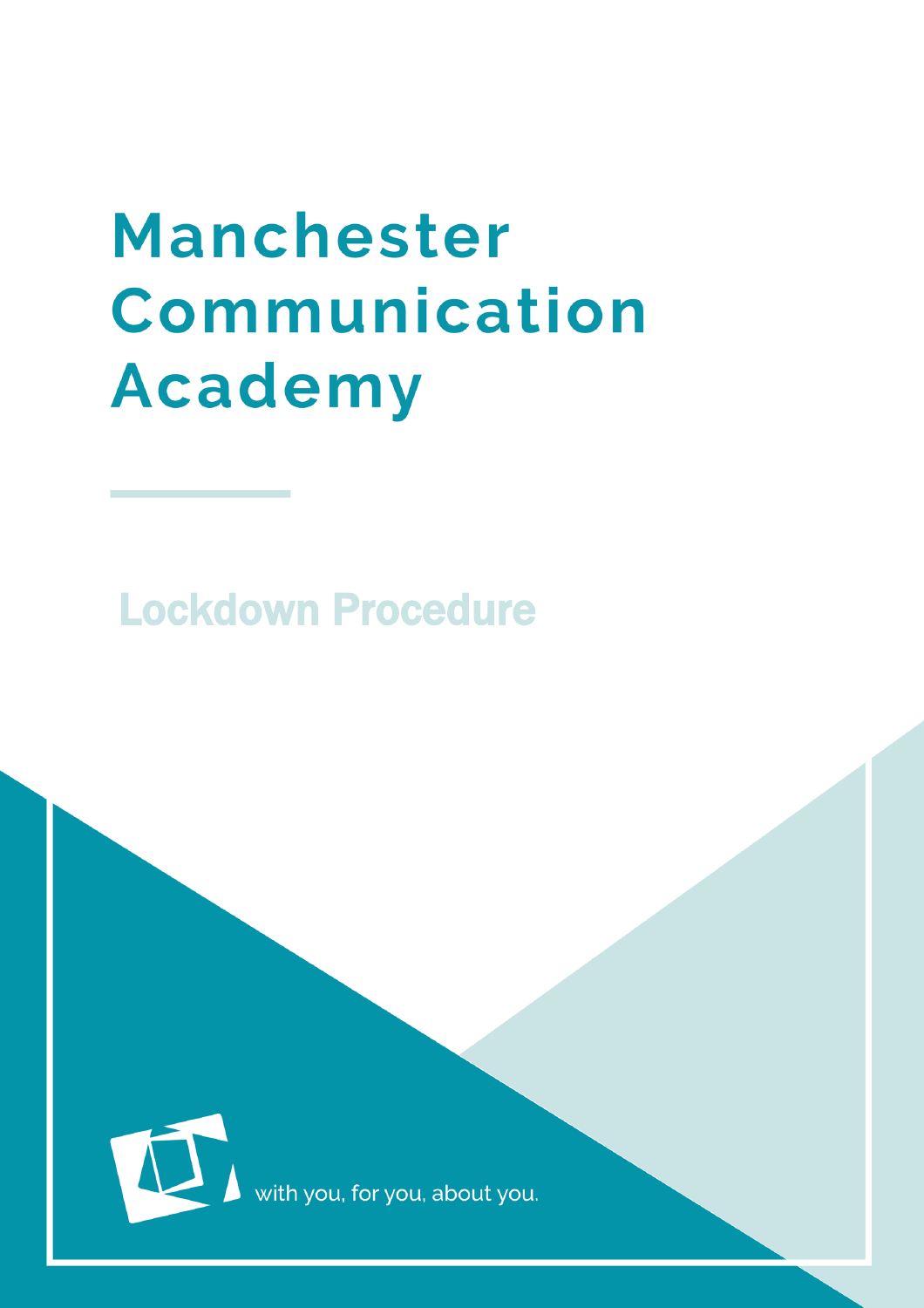| This document has been approved for operation within |                                         |
|------------------------------------------------------|-----------------------------------------|
| Date of last review                                  |                                         |
| Date of next review                                  |                                         |
| <b>Review Period</b>                                 | Every two years                         |
| <b>Date of Trustee Approval</b>                      |                                         |
| <b>Status</b>                                        |                                         |
| <b>Person Responsible for Policy</b>                 |                                         |
| <b>Owner</b>                                         | <b>Manchester Communication Academy</b> |
| <b>Signature of Approval</b>                         |                                         |

## **Rationale**

The purpose of these procedures is to provide instructions for staff in the event of an incident that requires whole school lockdown. These instructions should be read in conjunction with the school fire evacuation instructions, the school safeguarding policy and the school emergency management plan.

Any procedures we establish must be realistic; in an incident staff and pupils will not have much time to seek an appropriate place to hide and there is likely to be widespread confusion or panic.

It is very unlikely that our school will ever need to implement a real lockdown but it is important for us to have arrangements in place to deal with such a situation.

## Lockdown Procedures

### Circumstances triggering a lockdown

These lockdown procedures are planned as a swift response to an immediate threat to the life and safety of members of the school community from:

- Someone who is out of control and threatens the safety of our pupils, staff or visitors
- Someone who has a gun or weapon;
- A violent intruder
- Hazardous chemicals outside the building;
- An extreme weather-related event
- A dangerous animal

Members of the school community should be alert to the security of the school site and procedures for maintaining a secure site.

### Alerting the school community

School bell – intermittent sounding bell now used not whistles.

- Any member of staff who believes that the school is subject to an attack should inform reception staff straightaway, providing information about the situation.
- The decision taken to impose a lockdown will be confirmed by the sound of  $\frac{2222}{222}$
- Due to the unpredictable nature of the event, it may not be safe or practical to contact the Headteacher/senior person on site. Members of staff should make the decision to impose lockdown in an emergency situation where it is not practical to contact the Headteacher/senior person on site. There should be no hesitation in announcing the lockdown, and the decision to call the lockdown should be made immediately by whoever receives the call to the office, and should not be delayed.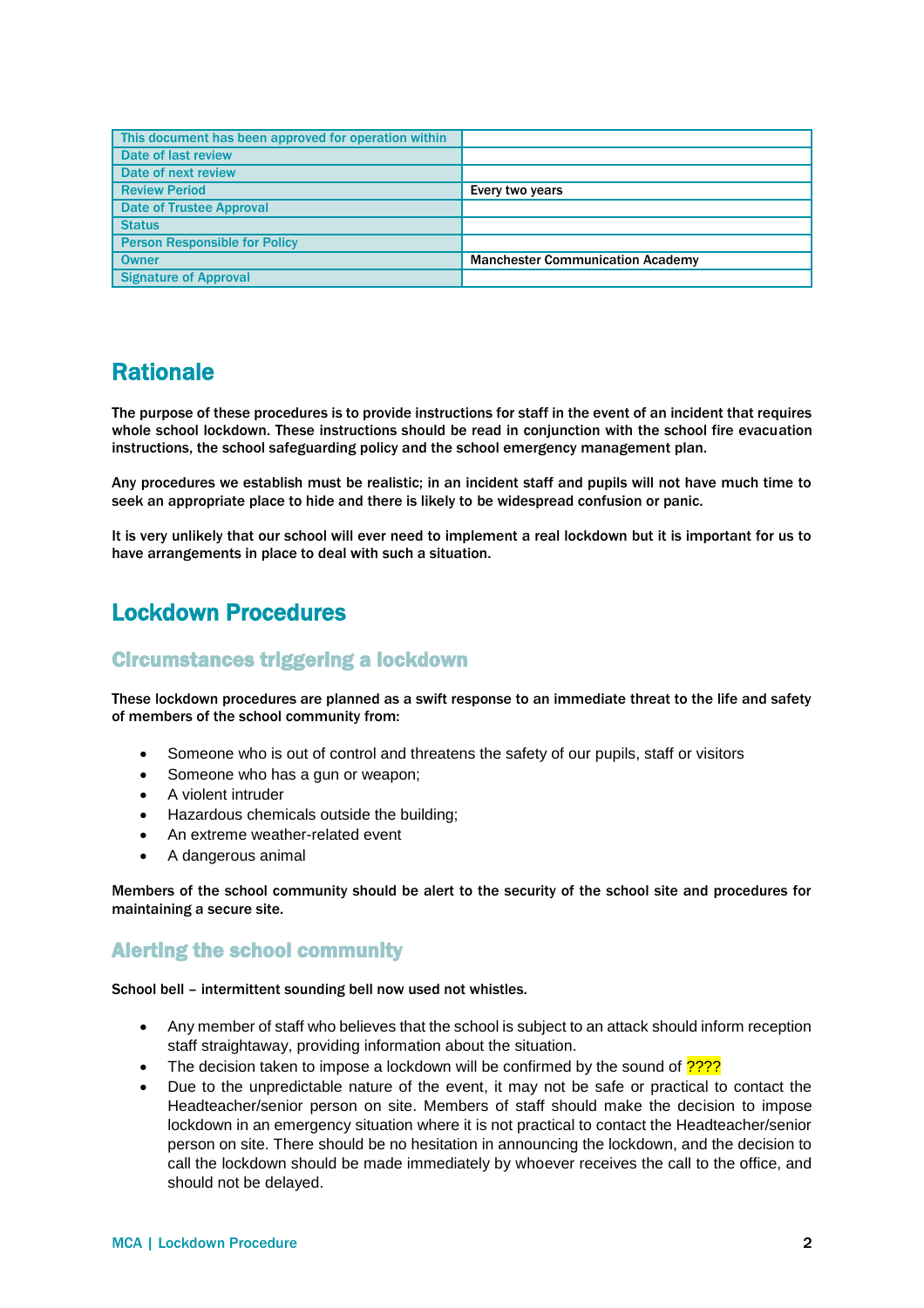Phonecall needs to be made to:

#### Response to lockdown alert

When an incident occurs the priority is to safeguard those on-site (i.e. pupils, staff, parents/carers, visitors) and alert the emergency services if necessary. Nobody will be allowed to enter the school site.

If the alert occurs during lesson time:

- All pupils inside the school should remain in their classrooms.
- Pupils on the school site but outside the buildings should be brought in immediately and go to ????? but only if it is safe to do so. Staff with pupils should use their judgement. It may be safer to stay out of the school building and seek alternative exits to the school site, especially during a high-risk incident.

If the alert occurs before school, during break or lunchtime:

 Individuals should move to the nearest safe space, preferable one that is lockable. If that is not possible individuals should disperse, drop and cover.

Once the pupils are inside the buildings:

- Classroom doors locked, where a member of staff with key is present. Before locking a door, staff should gather everyone in the immediate vicinity into their classroom or other secure area, if it is safe to do so.
- Windows locked, lights, projectors and smartboards off and blinds drawn or posters put over the window in door.
- Pupils sit quietly out of sight (e.g. under desk or around a corner).
- Staff should encourage pupils to keep calm.
- Staff should inform pupils to put their phones on silent and to keep noise down.
- Staff should then await further instructions. Staff should avoid unnecessary calls to senior management or reception as this could delay more important communication.
- Senior staff will conduct an ongoing and dynamic risk assessment based on advice from the Emergency Services.
- Staff and pupils remain in lockdown until it has been lifted by a senior member of staff or the Emergency Services.
- If it is necessary to evacuate the building, this will be communicated directly by the emergency services directly to classrooms. In the event of an evacuation, normal fire procedures should be implemented, including arrangements for Fire Marshals to sweep the building, where it is safe to do so.
- Unless there is an intruder in the building, the premises staff should lock all external doors and close all shutters as quickly as possible.
- If the fire alarm sounds during the lockdown, nobody should evacuate as this may be set off by an intruder. It is safer to stay locked down. In the event of a fire being discovered the emergency services should be informed.

### Communication during a lockdown

- Communication during a lockdown situation should be limited to urgent/high priority communication only. Staff should refrain from seeking to make unnecessary contact with Senior Leadership, as this may block channels of communication with emergency services.
- Senior Leadership will communicate using mobile phone.
- Communication with emergency services should commence as soon as practical following the lockdown alert.
- The member of staff raising the alert should contact Reception and ask a member of the Admin team to contact the emergency services. If the Admin team are not available to complete this task, the person raising the alert should contact the emergency services directly.